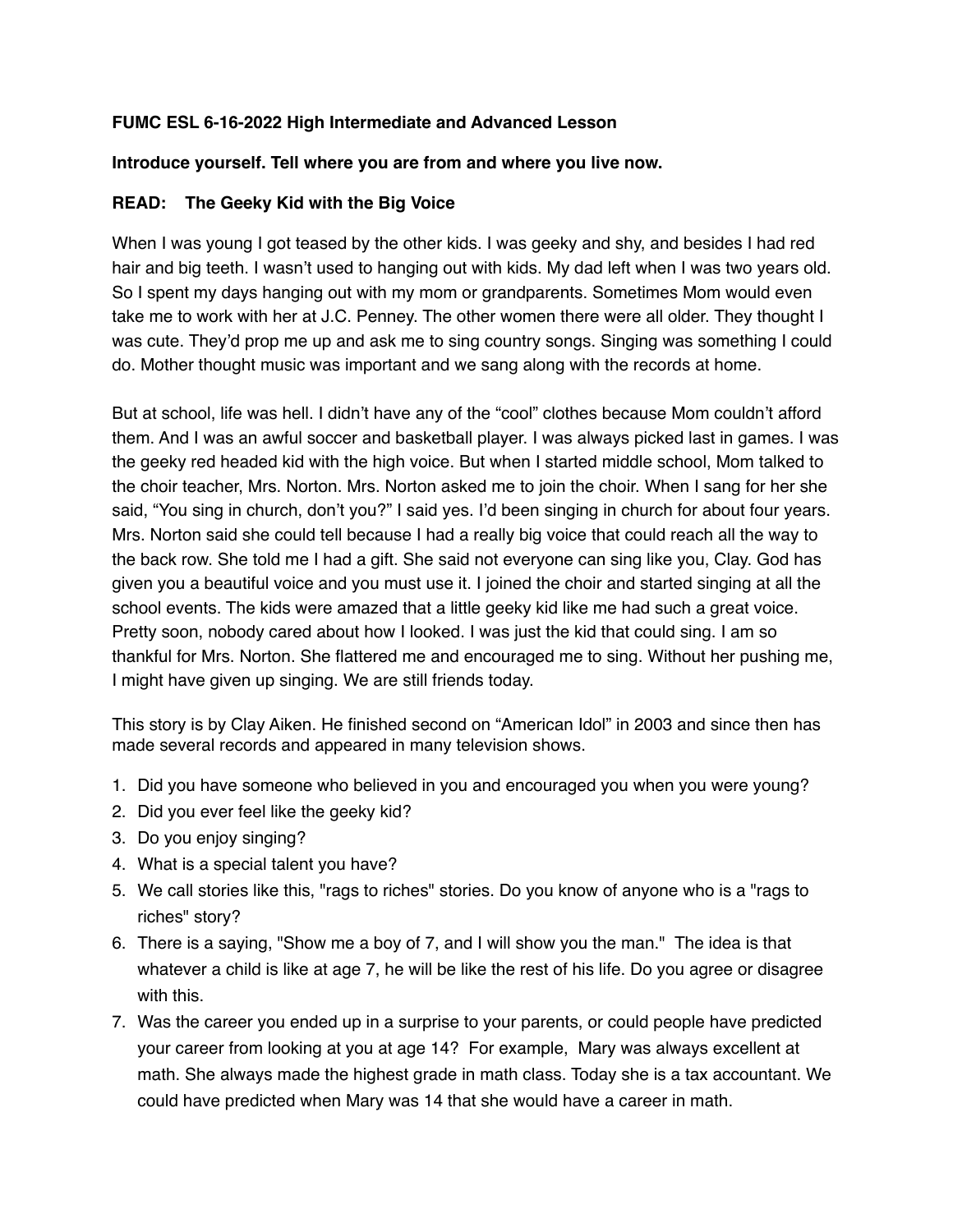## GRAMMAR: THERE AND IT

Every sentence must have a subject. EX: The rain is falling hard now. We had a cold winter last year. Sometimes, if we have no other subject, IT or THERE can be the subject.

There is a meeting tomorrow morning. It was a rainy year. In these sentences, "there" and "it" are the subject of the sentence.

When do we use THERE?

—to talk about numbers or quantity—There was a lot of rain last night. There were five hundred people in the audience. There are lots of people from China studying in the U.S.

to say where something is  $-$  There is a gas station at the next exit. There are mountain goats living near the top. There is a playground at the school. There is no one at home. There is nothing in the box. There are wolves in Yellowstone. There is a car in front of my house.

When do we use IT?

—for time and dates— It starts at ten. It's almost three o'clock. It's my birthday. It is late. It was earlier today.

 $-$  to talk about weather  $-$  It's raining. It's a beautiful day.

—to give an opinion —It's a nice color. It's hard to find a job here.

—to give a compliment —It's nice to meet you. It's wonderful to see you again. It's a pleasure to have your son in my class.

—to talk about ourselves or others—Is this yours? It's mine. I fell on my ankle. It's broken. It's my first year of college and I am still living at home.

IT'S can mean IT IS or IT HAS. EX: It's the first time for me to play basketball. It's been fun. It's happened many times before. It's stopped raining.

Note, that ITS (with no apostrophe) is a possessive adjective. EX: The bird built its nest next to the front door. The tiger is in its cage now. IT'S (with an apostrophe) means IT IS. EX: It's my turn to swing. It's OK with me. It's time to change the air conditioning filter.

Don't get THERE confused with THEIR. We talked about THEIR on Monday. If you are confused about THEY'RE, THEIR and THERE, download Monday's lesson.

Fill in the blank with IT, IT'S, THERE, THERE'S or THERE ARE There is no written contraction for THERE ARE. In casual speech we blend these two words together, but not in written speech unless you are writing dialogue.

- 1. \_\_\_\_\_\_\_\_\_\_\_\_\_ a party at Debra's tonight. Do you want to go?
- 2. \_\_\_\_\_\_\_\_\_\_\_\_\_\_\_ half past ten. I think we should go home.
- 3. \_\_\_\_\_\_\_\_\_\_\_\_\_ some fruit in the refrigerator.
- 4. Don't forget electron wour mom's birthday today. You should call her.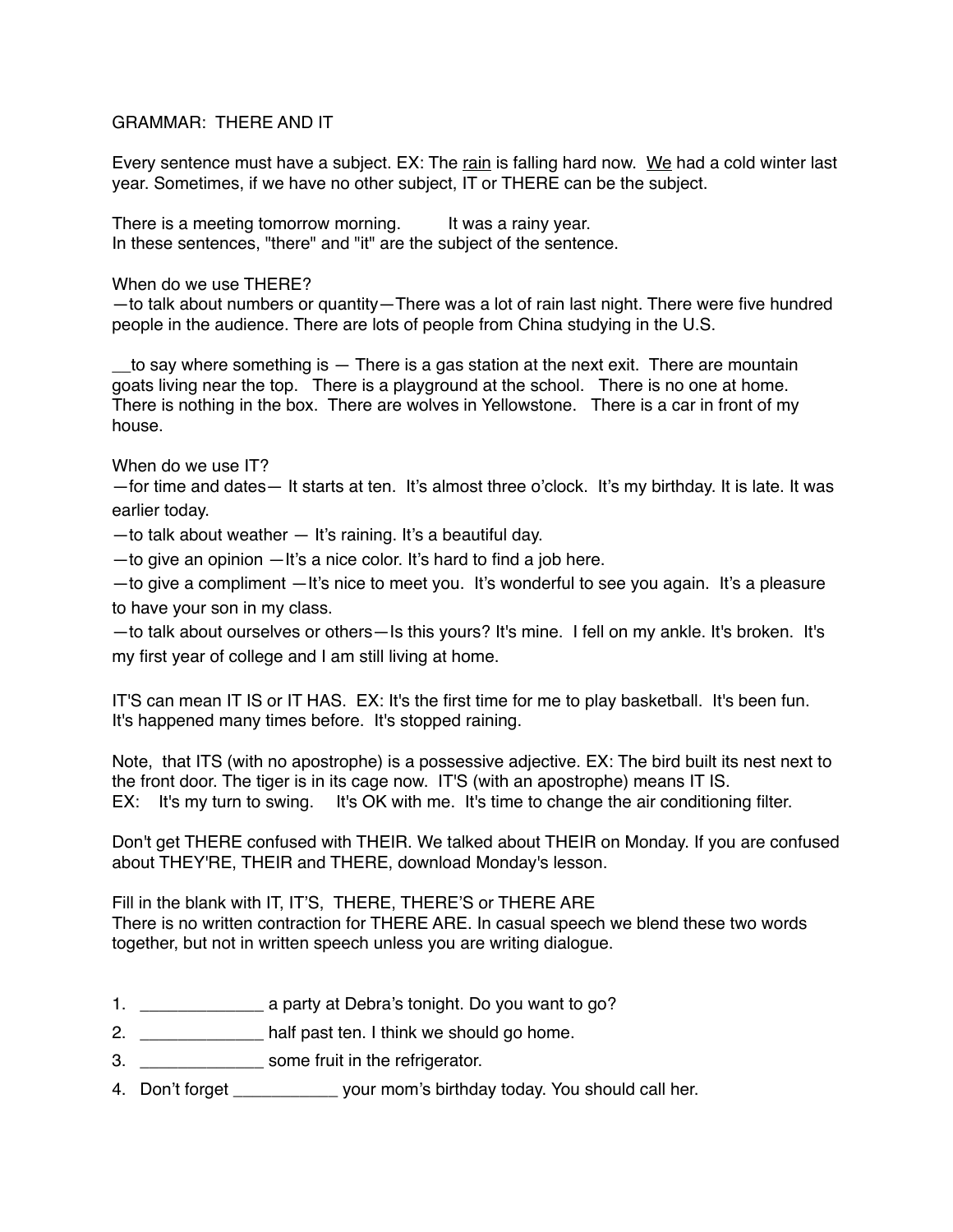- 5. \_\_\_\_\_\_\_\_\_\_ very warm in here. May I open a window?
- 6. Let's get the meeting started. \_\_\_\_\_\_\_\_\_\_\_\_\_ a lot to talk about.
- 7. The last time we went to the beach, \_\_\_\_\_\_\_\_\_ rained the whole weekend.
- 8. **But a not easy being a nurse.**
- 9. The red wine and white wine opened. Which would you prefer?
- 10. \_\_\_\_\_\_\_\_\_\_\_\_\_ stupid to drink and drive.
- 11. \_\_\_\_\_\_\_\_\_\_\_\_ no animals in the barn.
- 12. \_\_\_\_\_\_\_\_\_\_\_\_\_\_ only one chocolate bar left.
- 13. \_\_\_\_\_\_\_\_\_\_\_\_\_ will be rain tomorrow according to the weather forecast.
- 14. **In the lots of mean dogs in the dog park.**
- 15. \_\_\_\_\_\_\_\_\_\_\_ a long way to New York.
- 16. \_\_\_\_\_\_\_\_\_\_ cloudy today.
- 17. \_\_\_\_\_\_\_\_\_\_\_\_\_\_\_\_\_ a man waiting for you downstairs.
- 18. \_\_\_\_\_\_\_\_\_\_\_ gets dark early during the winter.
- 19. \_\_\_\_\_\_\_\_\_\_ been years since I've seen her.
- 20. \_\_\_\_\_\_\_\_\_\_\_\_ are no high speed trains in this country.
- 21. \_\_\_\_\_\_\_\_\_\_\_ a shame that he wasn't able to find a job in Austin.
- 22. Suddenly, \_\_\_\_\_\_\_\_\_\_\_\_ was a knock on the door.
- 23. \_\_\_\_\_\_\_\_\_\_\_\_\_ must be a reason why she is late for work.
- 24. \_\_\_\_\_\_\_\_\_\_\_\_\_\_\_ might be some money in my piggy bank.
- 25. \_\_\_\_\_\_\_\_\_\_ way too late to go out now.
- 26. Be careful. \_\_\_\_\_\_\_\_\_\_\_ a lot of ice on the road.
- 27. **Example 27.** Something wrong with my brakes.
- 28. \_\_\_\_\_\_\_\_\_\_\_ was lovely to meet you and your wife.
- 29. \_\_\_\_\_\_\_\_\_\_\_ a strange noise coming from our air conditioner.
- 30. Who's there? \_\_\_\_\_\_\_\_ just me.
- 31. Is that a snake in the bushes? No, a lizard
- 32. \_\_\_\_\_\_\_\_\_\_ a button missing on this shirt.
- 33. \_\_\_\_\_\_\_\_\_ no point in worrying.
- 34. \_\_\_\_\_\_\_\_\_\_\_\_ pointless to worry.
- 35. Someone is knocking on the door. The must be Sally.
- 36. \_\_\_\_\_\_\_\_\_ no secret that she likes you.
- 37. **The same of getting the car fixed today.**
- 38. \_\_\_\_\_\_\_\_\_\_ used to be a donut shop here, but it went out of business.
- 39. \_\_\_\_\_\_\_\_\_\_\_ it is! I've been looking for that for hours.